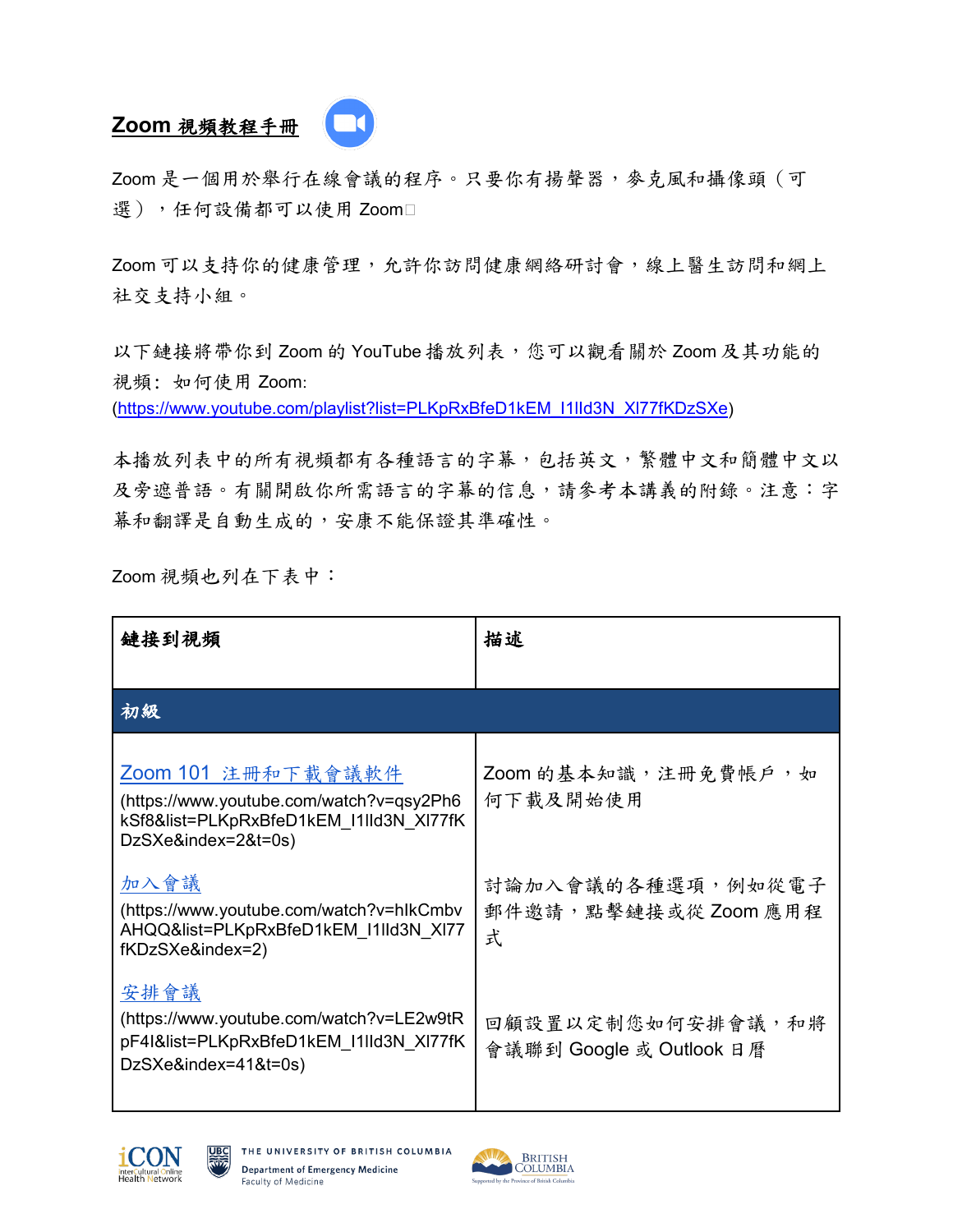| 調整視頻和音頻設置<br>(https://www.youtube.com/watch?v=-<br>s76QHshQnY&list=PLKpRxBfeD1kEM I1IId3<br>N XI77fKDzSXe&index=7)            | 如何在會議之前及會議中調整和測試視<br>頻和音頻設置                  |
|-------------------------------------------------------------------------------------------------------------------------------|----------------------------------------------|
| 會議控件<br>(https://www.youtube.com/watch?v=ygZ96J<br>z4AY&list=PLKpRxBfeD1kEM I1IId3N XI77f<br>KDzSXe&index=8)                  | 認識會議時的基本選項和控件 (音頻,<br>視頻,靜音,邀請,談話,屏幕分享<br>等) |
| 中級                                                                                                                            |                                              |
| 安排會議 (Chrome)<br>(https://www.youtube.com/watch?v=kQfIDkE<br>2PGM&list=PLKpRxBfeD1kEM_I1IId3N XI77<br>fKDzSXe&index=5)        | 通過 Chrome 或 Firefox 瀏覽器安排<br>Zoom 會議         |
| 安排會議 (Outlook)<br>(https://www.youtube.com/watch?v=qAcbqSy<br>Zeq0&list=PLKpRxBfeD1kEM I1IId3N XI77f<br>KDzSXe&index=42)      | 通過 Outlook 日曆安排 Zoom 會議                      |
| 屏幕分享<br>(https://www.youtube.com/watch?v=YA6SGQ<br>IVmcA&list=PLKpRxBfeD1kEM I1IId3N XI77<br>fKDzSXe&index=9)                 | 學到如何分享您的屏幕,以便讓和你在<br>會議中的人能共看到您正在查看的內容       |
| Zoom EDU: 屏幕分享和註釋功能<br>(https://www.youtube.com/watch?v=QGQkAs<br>KtriU&list=PLKpRxBfeD1kEM I1IId3N XI77f<br>KDzSXe&index=10) | 屏幕分享視頻,白板功能,註釋功能,<br>高級分享選項                  |
| 虚擬背景功能<br>(https://www.youtube.com/watch?v=3Zq-<br>b51A3dA&list=PLKpRxBfeD1kEM I1IId3N XI<br>77fKDzSXe&index=14)              | 如何通過自定設置以獲得最佳效果來使<br>用虛擬背景功能                 |
| 記錄 Zoom 會議                                                                                                                    | 如何記錄 Zoom 會議及如何保存文件以<br>便日後觀看                |



驛

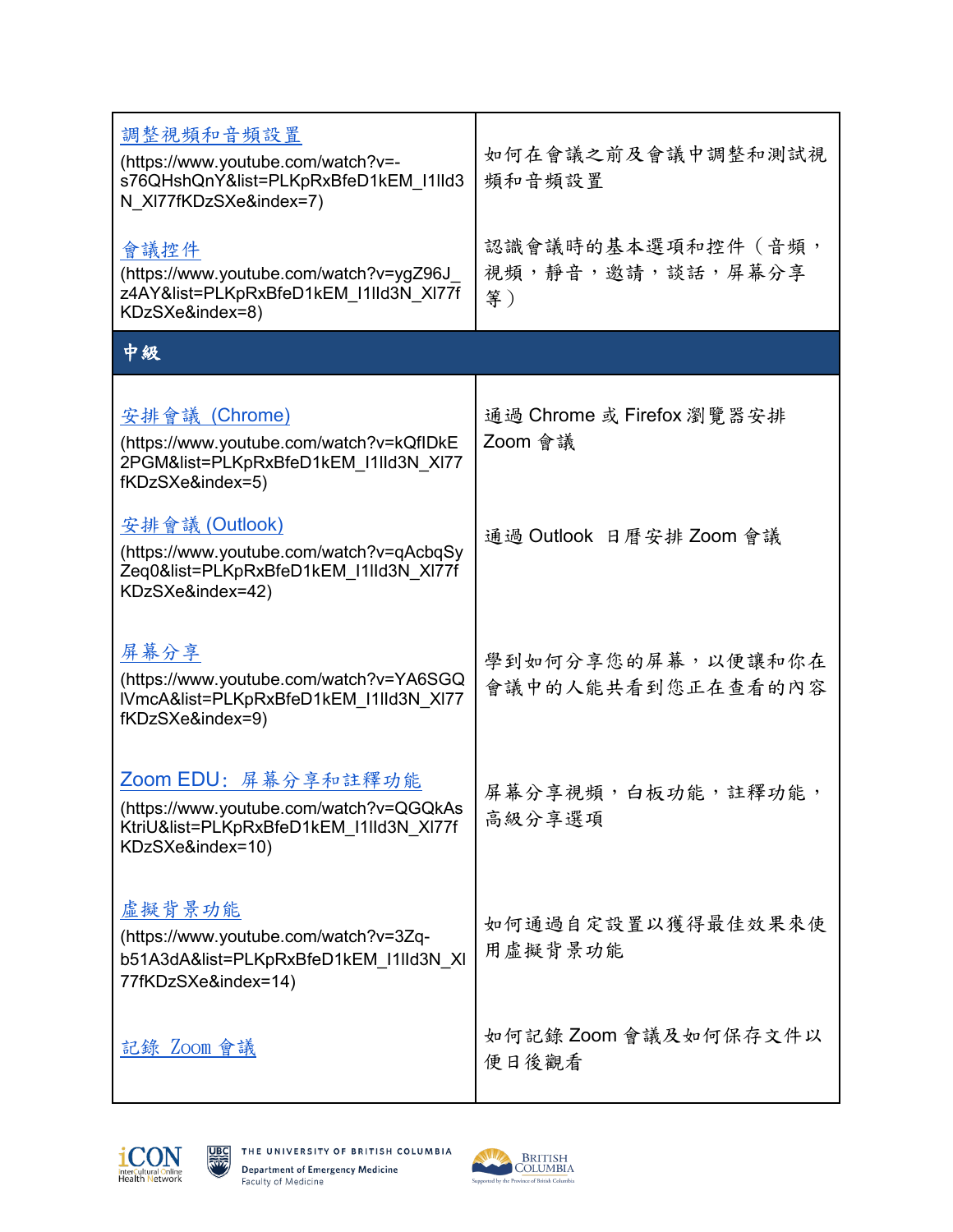| (https://www.youtube.com/watch?v=IZHSAM<br>d89JE&list=PLKpRxBfeD1kEM I1IId3N XI77<br>fKDzSXe&index=15)                                                                                                                                               | 如何找到錄製的會議並定制錄製的内容                                                                    |
|------------------------------------------------------------------------------------------------------------------------------------------------------------------------------------------------------------------------------------------------------|--------------------------------------------------------------------------------------|
| 記錄及音頻,屏幕分享,和轉錄<br>(https://www.youtube.com/watch?v=aa4jMBJ<br>RQx8&list=PLKpRxBfeD1kEM I1IId3N XI77f<br>KDzSXe&index=16)<br>如何更新您的 Zoom 軟件<br>(https://www.youtube.com/watch?v=E7zERc<br>VLUBM&list=PLKpRxBfeD1kEM_I1lId3N_XI7<br>7fKDzSXe&index=38) | 三種方法來更新您的Zoom 應用程式以<br>便擁有最新功能,如何檢查您的Zoom<br>帳戶是最新<br>如何使會議中的其他參與者作為主持人<br>讓他們也能分享屏幕 |
| Zoom EDU: 啟用會議中的分享控件<br>(https://www.youtube.com/watch?v=5pxYCFf<br>4SqU&list=PLKpRxBfeD1kEM I1IId3N XI77f<br>KDzSXe&index=31)                                                                                                                       |                                                                                      |
| 高級                                                                                                                                                                                                                                                   |                                                                                      |
|                                                                                                                                                                                                                                                      |                                                                                      |
| 視頻分組討論室<br>(https://www.youtube.com/watch?v=jbPpdyn1<br>6sY&list=PLKpRxBfeD1kEM I1IId3N XI77fK<br>DzSXe&index=12)                                                                                                                                    | 如果您有大型會議,如何使用"分組討<br>論室", 有多少個房間和參與者                                                 |
| 在會議中進行投票 (問與答)<br>(https://www.youtube.com/watch?v=erz4xtQH<br>oVs&list=PLKpRxBfeD1kEM I1IId3N XI77fK<br>DzSXe&index=11)                                                                                                                             | 在會議期間進行投票(問與答),以便<br>參與者可以投票並與小組分享結果                                                 |
| 使用等候室以管理参與者<br>(https://www.youtube.com/watch?v=ntaT7KE<br>cids&list=PLKpRxBfeD1kEM I1IId3N XI77fK<br>DzSXe&index=13)                                                                                                                                | 使用等候室或"隊列"功能,作為主持<br>人管理會議的參與者                                                       |



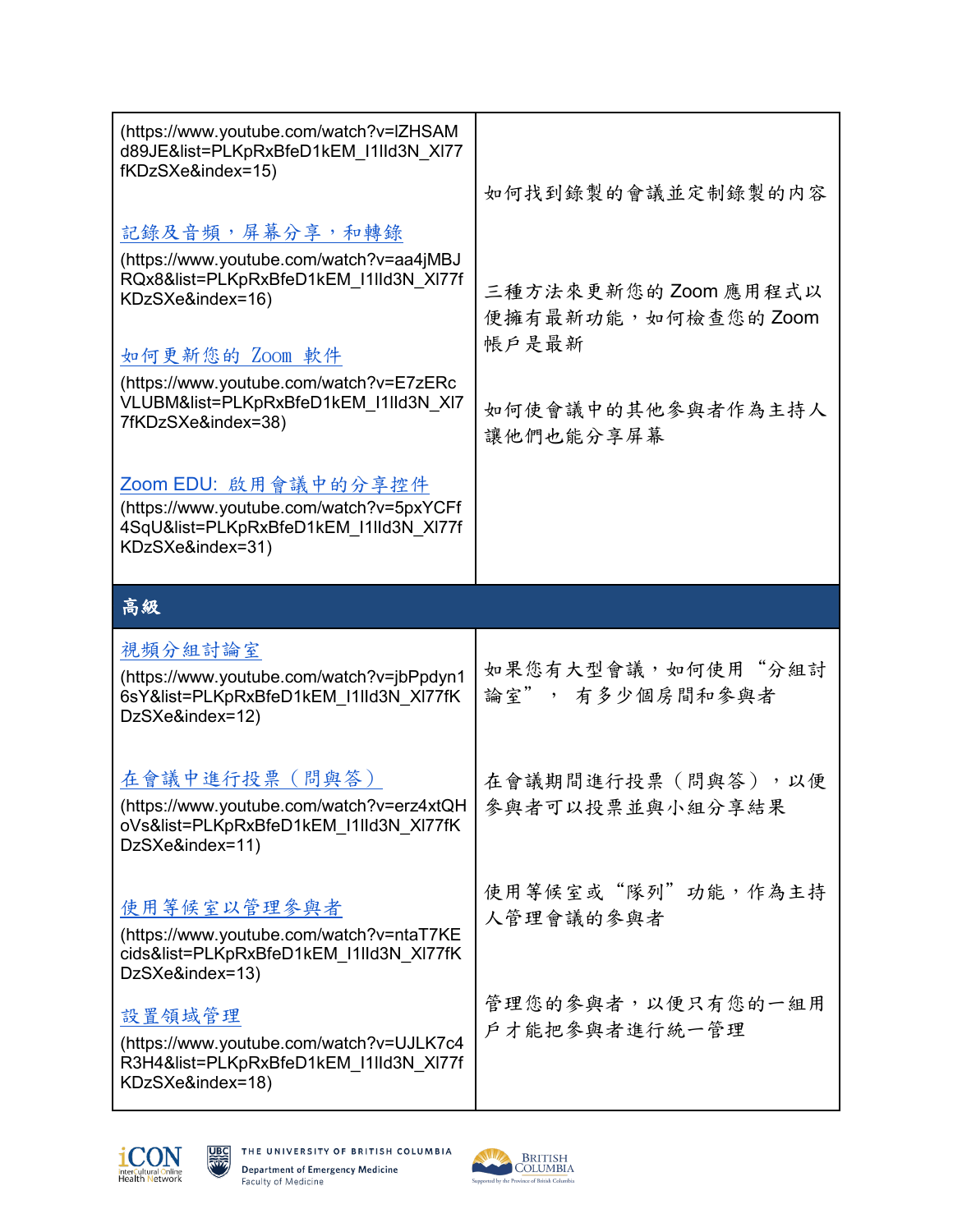| 設置特定公司鏈接<br>(https://www.youtube.com/watch?v=dedAaar<br>oafQ&list=PLKpRxBfeD1kEM I1IId3N XI77f<br>KDzSXe&index=19)                                                                                                                                   | 如何為您的帳戶加上商標及申請公司名<br>稱以添加到您的 Zoom 鏈接                                                            |
|------------------------------------------------------------------------------------------------------------------------------------------------------------------------------------------------------------------------------------------------------|-------------------------------------------------------------------------------------------------|
| 報告和儀表板<br>(https://www.youtube.com/watch?v=Rb2fT-<br>N VCA&list=PLKpRxBfeD1kEM I1IId3N XI7<br>7fKDzSXe&index=20)<br>實時會議室 Zoom 與 Skype 的集成<br>(https://www.youtube.com/watch?v=4SWf HJ<br>y6Nk&list=PLKpRxBfeD1kEM I1IId3N XI77f<br>KDzSXe&index=24) | 審查分析以及了解您的圈子或公司如何<br>使用會議<br>如何管理會議室功能,解決問題並確保<br>Zoom 正常運行, 如何從 Skype 應用程<br>式啟動 Zoom 會議並邀請參與者 |
| 設置 Zoom Huddle Kit<br>(https://www.youtube.com/watch?v=UzBWsYI<br>piqY&list=PLKpRxBfeD1kEM I1IId3N XI77fK<br>DzSXe&index=25)                                                                                                                         | 如何使用提供的物品設置"Zoom<br>Huddle Kit"<br>通過 Slack 應用程式啟動和加入 Zoom<br>會議                                |
| 從 Slack 啟動和加入 Zoom 會議<br>(https://www.youtube.com/watch?v=8x6xbdO<br>d5OY&list=PLKpRxBfeD1kEM I1IId3N XI77f<br>KDzSXe&index=26)<br>在 Outlook 中分配會議安排權限                                                                                               | 允許其他人代表您在 Outlook 中安排會<br>議                                                                     |
| (https://www.youtube.com/watch?v=92qdytsY<br>ZPg&list=PLKpRxBfeD1kEM I1IId3N XI77fK<br>DzSXe&index=28)<br>Zoom 101: 確保您的會議及課室的安<br>全                                                                                                                 | 如何從會議中刪除參與者,阻止人們談<br>話和屏幕分享以及管理會議安全性                                                            |
| (https://www.youtube.com/watch?v=p1IMmO<br>ujc9c&list=PLKpRxBfeD1kEM I1IId3N XI77f<br>KDzSXe&index=30)<br>Zoom EDU: 允許參與者分享屏幕                                                                                                                        | 如何允許參與者的分享屏幕功能                                                                                  |



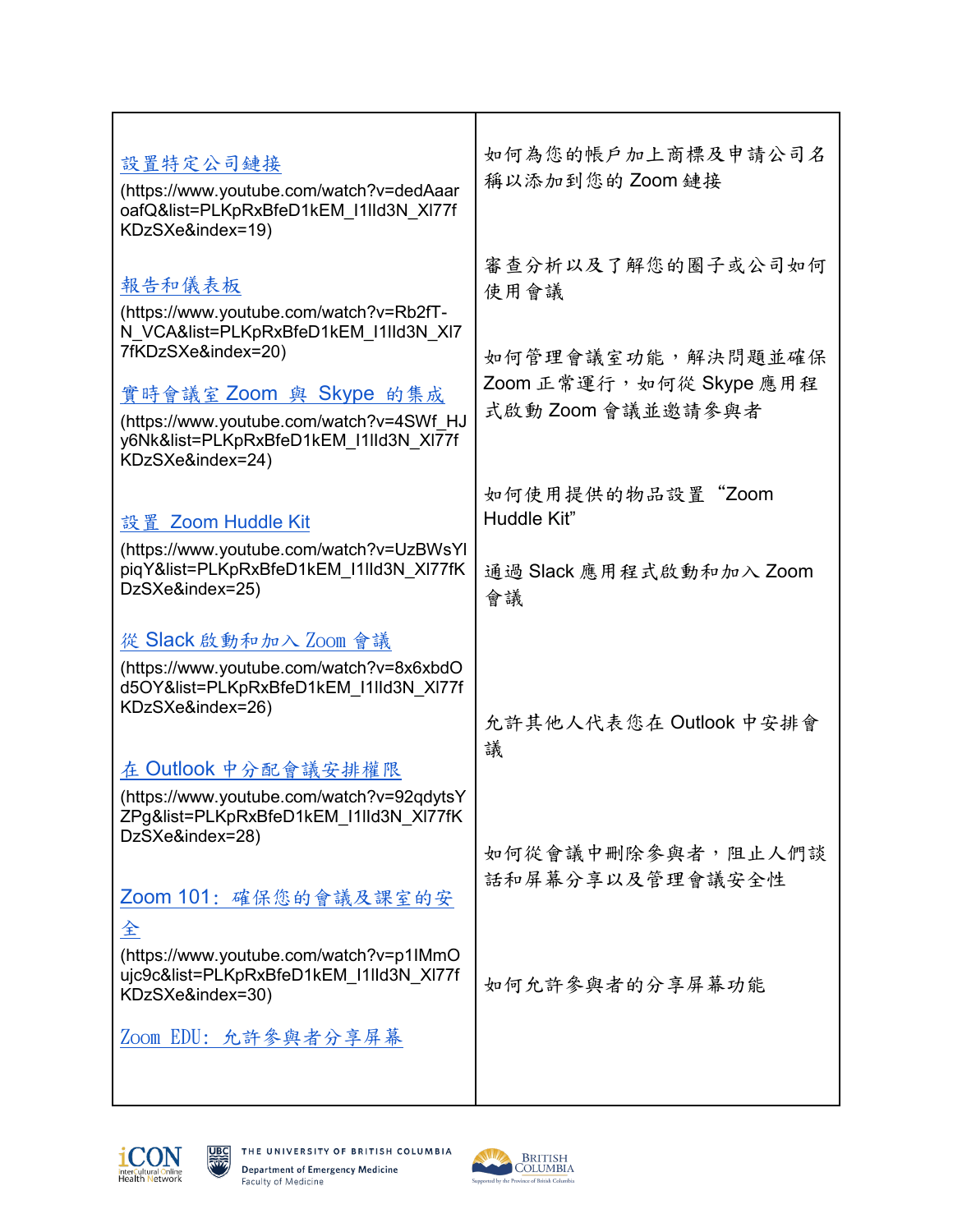| (https://www.youtube.com/watch?v=DFcsWL<br>nFZwo&list=PLKpRxBfeD1kEM I1IId3N XI77<br>fKDzSXe&index=32)                       | 為您的會議增加額外的安全性並定制您<br>的等候室功能            |
|------------------------------------------------------------------------------------------------------------------------------|----------------------------------------|
| 等候室功能<br>(https://www.youtube.com/watch?v=ySas2Rg<br>i6yA&list=PLKpRxBfeD1kEM_I1lId3N_XI77fK<br>DzSXe&index=35)              | 如何使用,分發和查找 Zoom 的會議密<br>碼功能            |
| 啟用會議密碼功能<br>(https://www.youtube.com/watch?v=t6W3XZ2<br>KAqo&list=PLKpRxBfeD1kEM I1IId3N XI77f<br>KDzSXe&index=36)           | 有關 Zoom 的密碼和安全更新的更多訊<br>息              |
| Zoom 會議安全訊息<br>(https://www.youtube.com/watch?v=fhZk1tUtt<br>o8&list=PLKpRxBfeD1kEM I1IId3N XI77fKD<br>zSXe&index=37)        | 使用安全選項鎖定會議,啟用等候室並<br>允許參與者某些選項以增強會議安全性 |
| 如何瀏覽安全圖標<br>(https://www.youtube.com/watch?v=6JbDfXIE<br>IT0&list=PLKpRxBfeD1kEM_I1IId3N_XI77fKD<br>zSXe&index=39)           | 如何管理用戶,例如添加,刪除和分配<br>角色以及附加功能          |
| 用戶管理<br>(https://www.youtube.com/watch?v=YUnCzhl<br>IsJM&list=PLKpRxBfeD1kEM I1IId3N XI77fK<br>DzSXe&index=17)               | 如何使用 Zoom 桌面上的應用程式功能<br>以呼叫聯繫人並使用呼叫功能  |
| Zoom 應用程式概述<br>(https://www.youtube.com/watch?v=bjmteMb<br>т.<br>iQ&list=PLKpRxBfeD1kEM I1IId3N XI77fKD<br>zSXe&index=21)    | 有關 Zoom 的電話應用程式功能的深入<br>訊息,以提高您的帳戶和設置  |
| Zoom 電話應用程式: 新帳戶設置<br>(https://www.youtube.com/watch?v=qMmwy-<br>NwDFs&list=PLKpRxBfeD1kEM I1IId3N XI7<br>7fKDzSXe&index=22) |                                        |



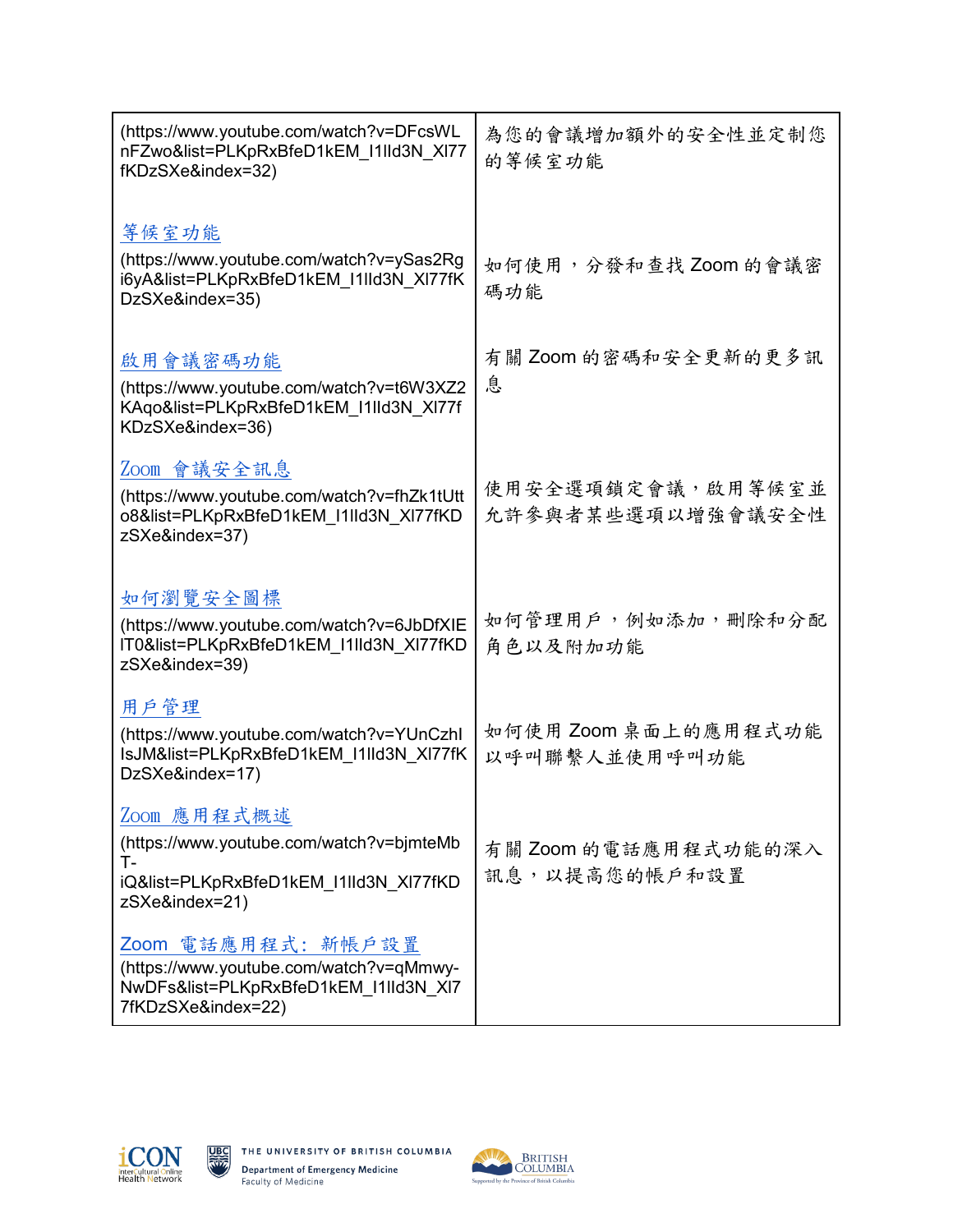附錄

## 如何在 YouTube 視頻中打開字幕:

**1.** 點擊"設置" 按鈕









THE UNIVERSITY OF BRITISH COLUMBIA **Department of Emergency Medicine** Faculty of Medicine